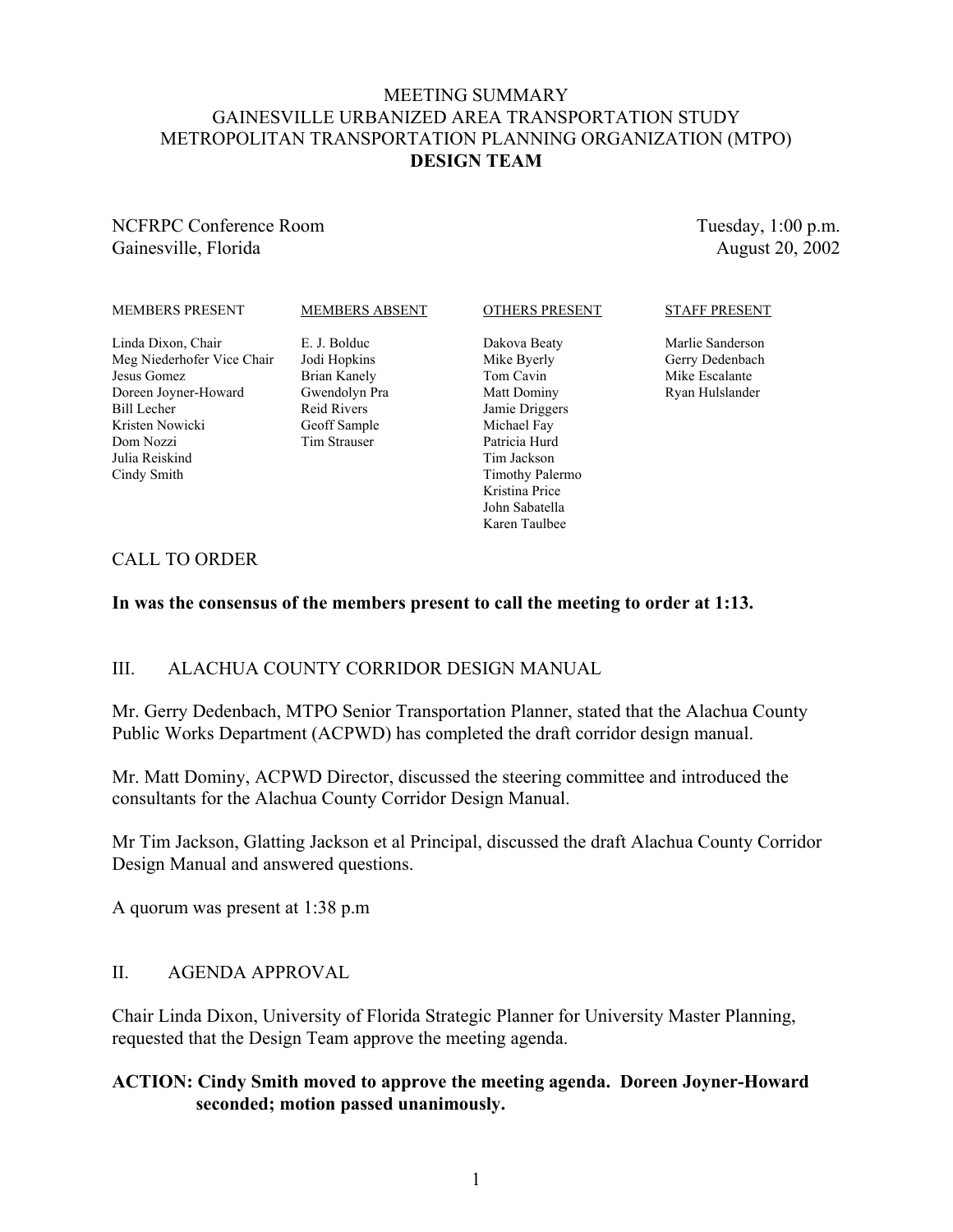## I. INTRODUCTIONS

Chair Dixon introduced herself and asked those present to introduce themselves.

### III. ALACHUA COUNTY CORRIDOR DESIGN MANUAL (Continued)

- **ACTION: Cindy Smith moved to recommend that the Alachua County Commission adopt the Alachua County Corridor Design Manual and that the MTPO adopt the Alachua County Corridor Design Manual as an addendum to its Urban Design and Streetscape Policy Manual. James Higman seconded. Cindy Smith called the question; question call passed unanimously. Motion passed unanimously.**
- **ACTION: Cindy Smith moved to recommend that the Alachua County Corridor Design Manual reference that it is for safety of all modes of travel and designate that low speed is the urban context area default corridor design speed. Julia Reiskind seconded; motion passed unanimously.**

## IV. STATE ROAD 24 SIGNAL INSTALLATION

Mr. Dedenbach stated that the Florida Department of Transportation (FDOT) staff has submitted SR 24 design plans for the traffic signal and pedestrian crossing at SW 23<sup>rd</sup> Street.

Mr. Tom Cavin, FDOT District 2 Traffic Safety Engineer, and Ms. Kristina Price, HDR, Inc. Project Manager, discussed the SR 24 design plans and answered questions.

# **ACTION: Cindy Smith moved to recommend that the MTPO approve the State Road 24/ Archer Road design plans. Jesus Gomez seconded; motion passed unanimously.**

**ACTION: Cindy Smith moved to recommend that the MTPO request that the City of Gainesville coordinate, during the construction of the Old Archer Road bicycle trail, north and south bicycle and pedestrian connections across the right-of-way between Archer Road and Old Archer Road. Dom Nozzi seconded; motion passed unanimously.**

## V. INFORMATION ITEMS

Alachua County Commissioner Mike Byerly discussed and distributed a legal opinion from the Alachua County Attorney on liability for the design and construction of county roads in regard to the American Association of State Highway and Transportation Officials (AASHTO) guidelines. He noted that he had asked the County Attorney whether the failure to comply with AASHTO guidelines created a liability for the County.